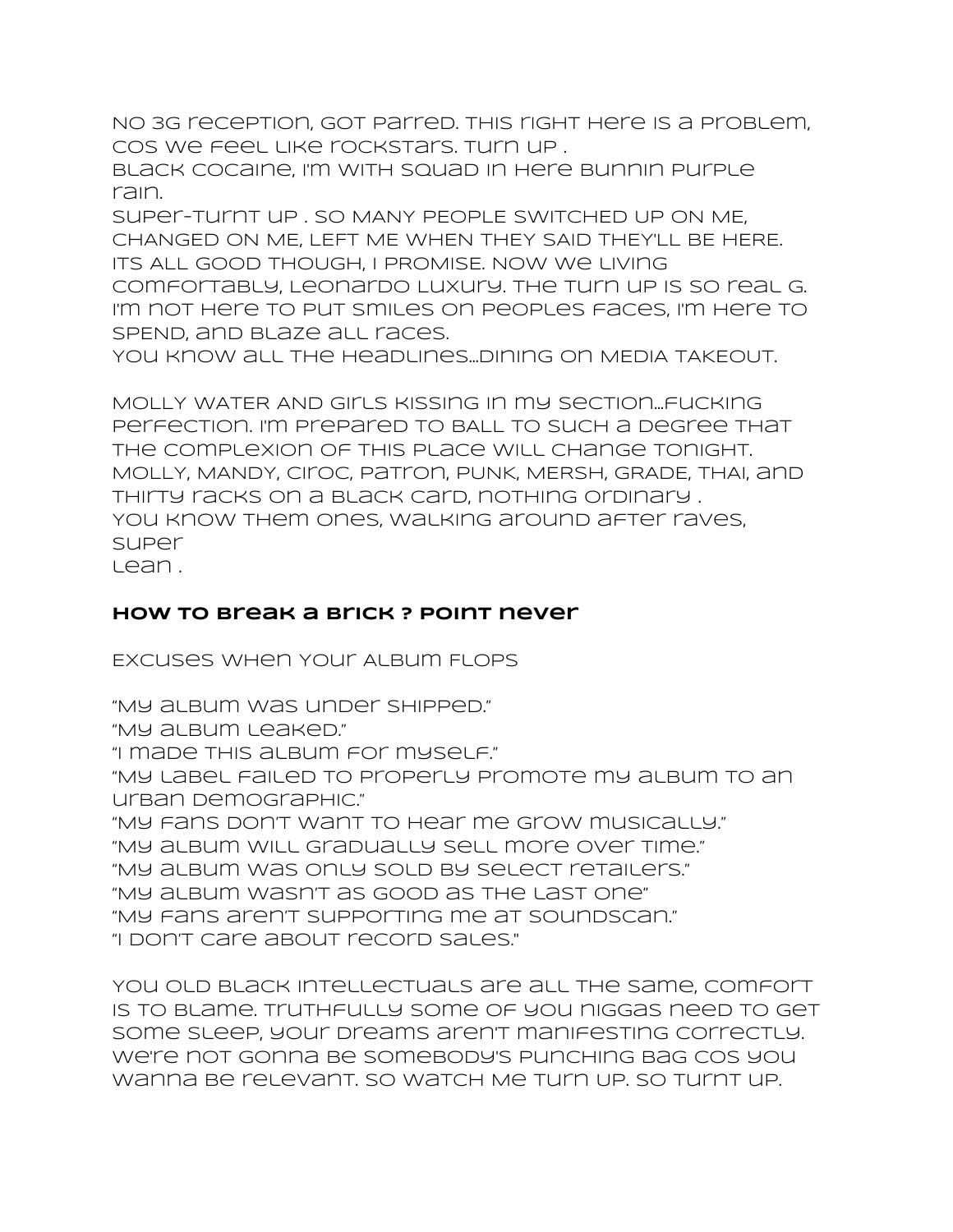Money ain't a thing G, everyone plays their position. Theres a lot of men out there who think they should be where I am today and I will destroy that illusion. You just want the money and stardom without the hard work. You want the world but the world is not enough.

You haven't earned it.

Its not about paying your dues. Its about showing respect. You want to waltz in here and call yourself a superstar?! You're a wannabe, a pretender to the throne that I sit on. And I'll sit on this throne until somebody knocks me off, and that ain't gonna be you. Because to be the man, you have to beat the man. And. You. Are. Not. The. Man **Blud**.

Respect and Loyalty that's the Love I give Until this life is over, get money rolling over. In the jag and the range rover , I'm the king of the city, Call me jehovah. Beyonce meant guys like me when she said soldier . With the quickness, pull up outside your house in a stolen rover. I truly hope that black people with wet hair and sporty aesthetics becomes a thing, when this year is over.

because we're doing this shit for certain niggas. I'm tired of seeing these fake niggas, ain't showing it the way it should be seen. Like Wu said

" If you're going to spread mathematics, spread it right. " nahmean ? we've got a section full of girls and they barely speak any English. Checking this chick in the back, she's got a taste for thugs. And even though I walked in with my golds on, she still wants to fucking walk around these roaches. I'm just another link to her.

Why give a bitch yr heart when she would rather have a purse. When my contract ends she'll be gone. These niggas are mere motherfucking mortals, and Im trying to push her to supreme being, But she don't wanna embrace her destiny, she just wants to get by. You wanna walk around with them or you wanna walk WITH GOD?